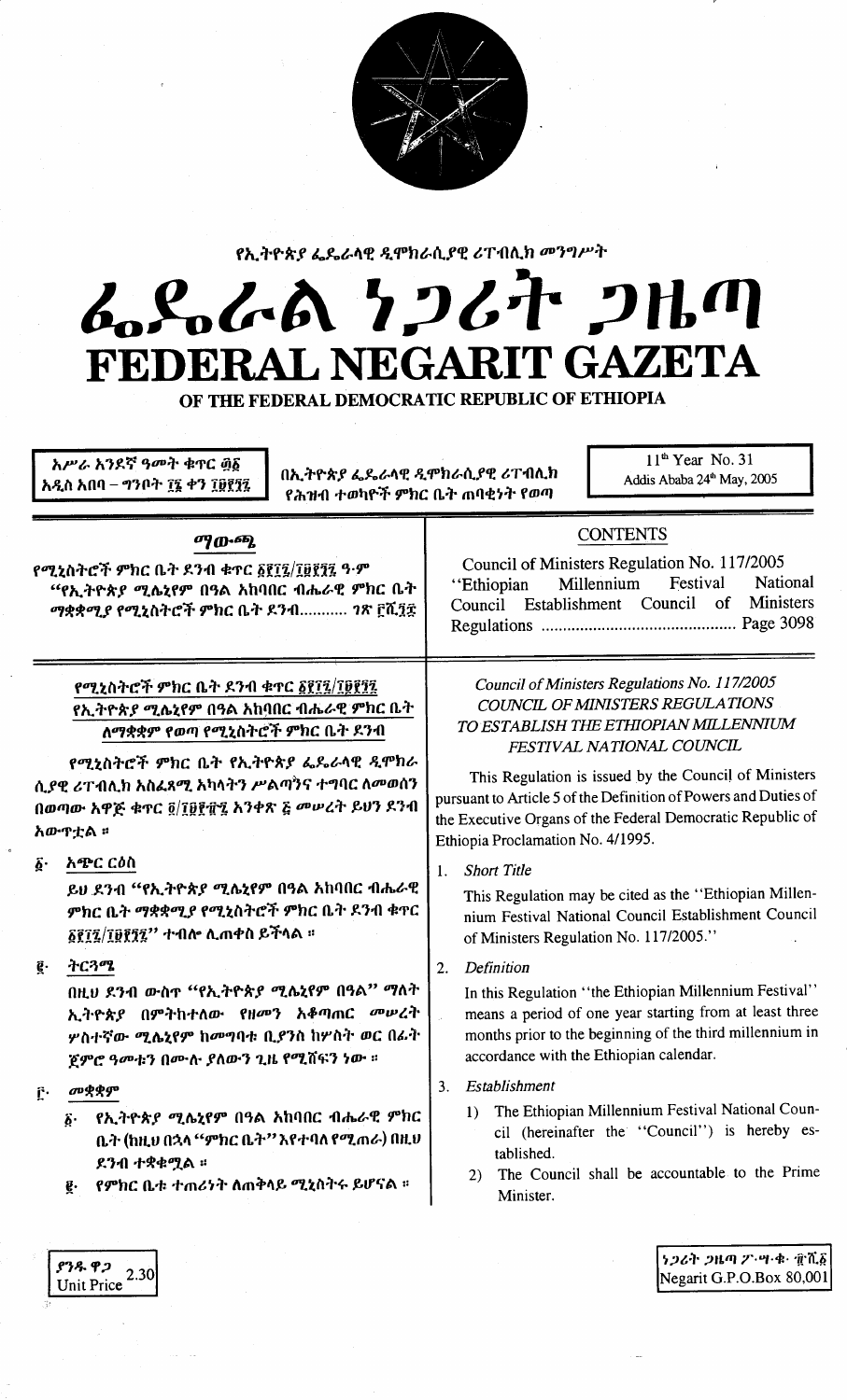$\ddot{\phantom{0}}$ 

ł,

| $\ddot{\mathbf{0}}$ .      | የምክር ቤቱ ዓላማዎች                                                                                                                                                                                                                                                                                                                                                                                                                                                                                                                                                                                                                                                                                           | 4.       | Objectives of the Council                                                                                                                                                                                                                                                                                                                                                                                                                                                                                                                                                                                                                                                                                                                                                                                                                                                                                                                                                    |
|----------------------------|---------------------------------------------------------------------------------------------------------------------------------------------------------------------------------------------------------------------------------------------------------------------------------------------------------------------------------------------------------------------------------------------------------------------------------------------------------------------------------------------------------------------------------------------------------------------------------------------------------------------------------------------------------------------------------------------------------|----------|------------------------------------------------------------------------------------------------------------------------------------------------------------------------------------------------------------------------------------------------------------------------------------------------------------------------------------------------------------------------------------------------------------------------------------------------------------------------------------------------------------------------------------------------------------------------------------------------------------------------------------------------------------------------------------------------------------------------------------------------------------------------------------------------------------------------------------------------------------------------------------------------------------------------------------------------------------------------------|
|                            | ምክር ቤቱ የኢትዮጵያ ሚሴኒየም በዓል አከባበር አጋጣሚን<br>በመጠቀም የሚከተሉት ዓላማዎች ይኖሩታል ፣<br>መላው ኅብረተሰብ በልማትና የዲሞክራሲ ሥርዓት<br>$\ddot{\bm{\delta}}$ .<br>ግንባታ ረንድ የ <i>ጋራ</i> የሆነ አንራዊ አመለካከት በመን                                                                                                                                                                                                                                                                                                                                                                                                                                                                                                                                 |          | The Council shall, in conjunction with the event of the<br>Ethiopian Millennium Festival, have the following<br>objectives:<br>to enable the whole society to have shared vision<br>1)                                                                                                                                                                                                                                                                                                                                                                                                                                                                                                                                                                                                                                                                                                                                                                                       |
|                            | ንባት የተሻለ <i>ገጽታ ያ</i> ላት ኢትዮጵያን ለማየት ብሩ <del>ህ</del><br>ተስፋ ሰንቆ ወደ አዲሱ የኢትዮጵያ ሚሴኒየም እንዲሸ<br><i>ጋገር የማስቻል</i> ፣<br>ኅብረተሰቡን በልማትና በመልካም አስተዳደር ሀገራዊ<br>ğ.<br>አጀንዳዎች ዙሪያ በማንቀሳቀስ ብሔራዊ <i>መግ</i> ባባት                                                                                                                                                                                                                                                                                                                                                                                                                                                                                                        |          | with respect to national issues on development and<br>building democratic system and thereby enter the<br>new Ethiopian Millennium with the hope of seeing a<br>better Ethiopia;<br>to mobilize the society around national develop-                                                                                                                                                                                                                                                                                                                                                                                                                                                                                                                                                                                                                                                                                                                                         |
|                            | እንዲፌጠር የማስቻል ፣<br>በመንግሥትና በሕዝቦች ሙሉ ተሳትፎ የአገሪቱን<br>Ĉ٠<br>መልካም <i>ገጽታ</i> ሊገነቡ የሚችሉ ብሔራዊ እሴቶቻችን<br>ለመላው ዓለም በማስተዋወቅ አገሪቱን በኢንቨስት<br><i>መንት ፣</i> በቱሪዝም ፣ በንግድና በሴሎች መስኮች ተመራ<br>ጭነት የሚያሰጣት መልካም ገጽታ እንዲገነባ<br>የማስቻል፣<br>ለመላው ኅብረተሰብ ፣ ለወጣቱ ትውድና በአጠቃላይ<br>$\overline{0}$<br>ለመላው ዓለም ብሔራዊ ዓላማዎቻችንን ፣ ተልዕኮአች<br>ንንና የትኩረት አቅጣጫዎቻችንን የሚያመላክቱ<br><b>ዐበይት መልዕክቶችን ለማስተላለፍ የማስቻል ፡፡</b>                                                                                                                                                                                                                                                                                                                        | 5.       | 2)<br>ment and good governance issues and thereby create<br>national consensus;<br>3) to promote, through the concerted efforts of the<br>Government and all citizens, the national heritages<br>of the country through out the rest of the world with<br>a view to image building in investment, tourism,<br>trade and other aspects of the country;<br>to convey the country's major national objectives,<br>4)<br>missions and strategic interests to the society, the<br>youth and the world in general.<br>Members of the Council                                                                                                                                                                                                                                                                                                                                                                                                                                       |
| $\tilde{G}$ .              | የምክር ቤቱ አባላት<br>ምክር ቤቱ ከሚከተሉት አካላት የተውጣጡ አባላት<br>ይኖሩታል ፣<br>ከፌዴራልና ከክልል መንግሥታት ፣<br>$\vec{b}$ .<br>መንግሥታዊና መንግሥታዊ ካልሆኑ ተቋማት ፣<br>ğ.<br>ከግል ባለሃብቶች ፣ ከታዋቂ ግለሰቦች ፣ ከኪንዋበብ<br>$\mathbf{r}$ .<br>ባለሙያዎች ፣ በውጭ አገር ከሚኖሩ ኢትዮጵያውያንና<br>የኢትዮጵያ ወዳጆች ፣ እና                                                                                                                                                                                                                                                                                                                                                                                                                                                        |          | Members of the Council shall be drawn from the<br>following organs:<br>the Federal and Regional States;<br>1)<br>governmental and non-governmental institutions;<br>$\mathbf{2}$<br>private investors, renowned individuals, artists, the<br>3)<br>Ethiopian diasporas and friends of Ethiopia; and<br>other organs that could play a role in the event.<br>4)<br>Powers and Duties of the Council                                                                                                                                                                                                                                                                                                                                                                                                                                                                                                                                                                           |
| Ţ.                         | ለበዓሉ አከባበር አስተዋጽኦ ሊያዶርጉ ከሚችሉ ሌሎች<br>$\ddot{\mathbf{0}}$ .<br>አካላት ።<br>የምክር ቤቱ ሥልጣንና ተግባር<br>ምክር ቤቱ የሚከተሉት ሥልጣንና ተግባሮች ይኖሩታል ፣<br>በዚህ ደንብ አንቀጽ ፬ የተመለከቱትን ዓላማዎች ለማስ<br>$\boldsymbol{\delta}$ .<br>ፈጸም የሚረዱ መርሀ ግብሮችንና ፕሮጀክቶችን<br>ለመንደፍ የሚያስችል ሃሳብ ያቀርባል ፣ መንግሥትን<br>ያማክራል ፣ ሲፈቀድም በሥራ ላይ የሚውልበትን ሁኔታ<br>ያመቻቻል ፣<br>ለሚሴኒየም በዓሉ አከባበር በሚዷረገው ዝግጅት መንግ<br>ĝ.<br>ሥታዊና መንግሥታዊ ያልሆኑ ተቋሞችና ድርጅቶች ፣<br>በአጠቃላይ መላው ኅብረተሰብ ፣ እንዲሁም በውጭ<br>የሚኖሩ ኢትዮጵያውያንና ትውልድ ኢትዮጵያውያን<br>ንቁ ተሳትፎ እንዲኖራቸው ያበረታታል ፣<br>ለበዓሉ አከባበር የሚያስፌልንውን የገንዘብና የቁሳቁስ<br>ŕ٠<br>ድ <i>ጋ</i> ፍ ከአ <i>ገ</i> ር ውስዋና ከውም አገር በማፈላለግ ያሰባ<br>ስባል ፣<br>ዓላማውን ከግብ ለማድረግ የሚረዱ ሴሎች ተግባራትን<br>$\overline{\mathbf{0}}$ .<br>ያከናውናል ፡፡<br>የምክር ቤት አካላ <u>ት</u> | 6.<br>7. | The Council shall have the powers and duties to:<br>forward proposals and advice the Government on<br>1)<br>the formulation of programmes and projects desig-<br>ned for the realization of the objectives stated under<br>Article 4 of this Regulation;<br>encourage the active participation of governmental<br>2)<br>and non-governmental institutions and enterprises,<br>the society in general, as well as Ethiopian living<br>abroad and persons of Ethiopian origin in the<br>preparatory activities of the Millennium Festival;<br>mobilize the material and financial support required<br>3)<br>for the Festival from domestic and foreign sources;<br>perform such other activities as may be necessary<br>4)<br>for the realization of its objectives.<br>Organs of the Council<br>The Council shall have the folowing organs:<br>Councils to be established at regional, zonal and<br>1)<br>wereda levels;<br>Councils to be established abroad as may be<br>2) |
| $\hat{\mathbf{z}}$ .<br>Î٠ | ምክር ቤቱ የሚከተሉት አካላት ይኖሩታል ፣<br>በክልል ፣ በዞንና በወረዳ ዶረጃ የሚቋቋሙ ምክር ቤቶች ፣<br>δ.<br>እንዳስፌላጊነቱ በውጭ አገር የሚቋቋሙ ምክር ቤቶች ፣<br>ğ.<br>የሥራ አስፈጻሚ ኮሚቴ ፣ እና<br>ŗ.<br>ብሔራዊ ጽሕፈት ቤት ።<br>$\vec{0}$ .<br>ስለምክር ቤቱ ፕሬዚዳንትና የሥራ አስፈጻሚ ኮሚቴ አባላት<br>የምክር ቤቱ ፕሬዚዳንትና የሥራ አስፌጻሚ ኮሚቴ አባላት<br>በመንግሥት ይመደባሉ ።                                                                                                                                                                                                                                                                                                                                                                                                                         | 8.       | necessary;<br>an Executive Committee; and<br>3)<br>a National Secretariat.<br>4)<br>The President and Members of the Executive Committee<br>of the Council<br>The President of the Council and members of the<br>Executive Committee shall be assigned by the Govern-<br>ment.                                                                                                                                                                                                                                                                                                                                                                                                                                                                                                                                                                                                                                                                                               |
|                            |                                                                                                                                                                                                                                                                                                                                                                                                                                                                                                                                                                                                                                                                                                         |          |                                                                                                                                                                                                                                                                                                                                                                                                                                                                                                                                                                                                                                                                                                                                                                                                                                                                                                                                                                              |

Τ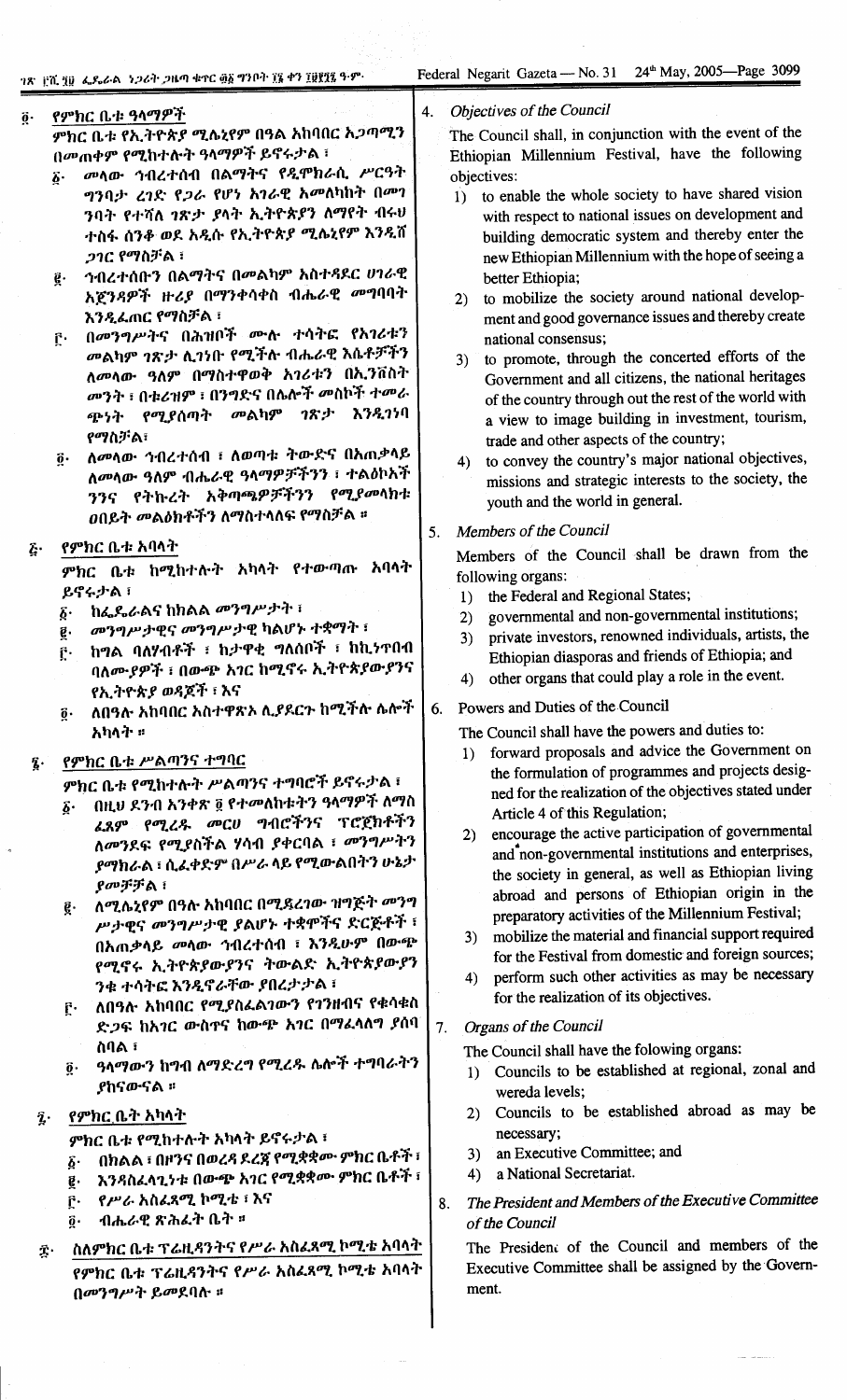#### የምክር ቤቱ ፕሬዚዳንት ሥልጣንና ተግባር ß. የምክር ቤቱ ፕሬዚዳንት ፣

- በዚህ ደንብ አንቀጽ ፤ መሠረት ለምክር ቤቱ የተሰጡት  $\boldsymbol{\delta}$  . ሥልጣንና ተግባራት ባግባቡ መፈጸማቸውን በበላይነት ይቆጣጠራል ፣
- የምክር ቤቱንና የሥራ አስፈጻሚ ኮሚቴውን ስብሰባዎች g. ይመራል ፣
- የምክር ቤቱን ሥራ አስፌጻሚ ኮሚቴና ጽሕፌት ቤት ŕ٠ የሥራ እንቅስቃሴ በበላይነት ይቆጣጠራል ፣ አፈጸጸማቸ ውንም ይከታተላል ፣
- ለኢትዮጵያ ሚሴኒየም በዓል አከባበር የሚያስፌልጉ  $\overline{\mathbf{0}}$  . ሌሎች ተግባራትን ያከናውናል ፡፡
- የሥራ አስፈጻሚ ኮሚቴ ሥልጣንና ተግባር  $\mathbf{\tilde{i}}$ .
	- የምክር ቤቱ ሥራ አስፈጻሚ ኮሚቴ ፣
	- የምክር ቤቱን አስተያየት መሠረት በማድረግ በዚህ δ. ደንብ አንቀጽ ፬ የተመለከቱትን ዓላማዎች ለማስፈጸም የሚረዱ መርሀ ግብሮችን ፣ ፕሮጀክቶችንና የአፈጸጸም ዕቅዶችን በመንደፍ ለመንግሥት ያቀርባል ፣ ሲፌቀድም ተከታትሎ ያስፈጽማል ፣
	- *የኢትዮጵያ ሚሴኒየም በዓ*ል አከባበር ሲጠናቀቅ በሥሩ g. በመከናወን ላይ ያሉትን መርሀግብሮችና ፕሮጀክቶችን ለመንግሥት አቅርቦ በማስወሰን አግባብነት ላላቸው *መንግሥታዊ አካ*ላት ያስረክባል ፣
	- ለኢትዮጵያ ሚሴኒየም በዓል አከባበር የሚያስፈልጉ  $\mathbf{r}$ . ሌሎች ተግባራትን ያከናውናል ፡፡

## ፲፩· ስለምክር ቤቱ ጽሕፈት ቤት

- የምክር ቤቱ ጽሕፈት ቤት ፣ б.
	- ራሱን የቻለ የሕግ ሰውነት ይኖረዋል ፣  $\boldsymbol{\theta}$
	- ዋና መሥሪያ ቤቱ በአዲስ አበባ ሆኖ እንደአስፈላ ለ) ጊንቱ ከአገር ውጭ ቅርንጫፍ ሊኖረው ይችላል ፣
	- በመንግሥት በሚሾም አንድ ዋና ዳይሬክተር  $\boldsymbol{d}$ የሚመራ ሆኖ እንደአስፈላጊነቱና ምደባቸው በሥራ አስፈጻሚ ኮሚቴው የሚጸድቅ ረዳት ዳይሬ ክተሮች ይኖሩታል ፣
	- ከተለያዩ መንግሥታዊና መንግሥታዊ ካልሆኑ  $\boldsymbol{a}$ ተቋማት የሚውጣጡና ሌሎች ጊዜያዊ ሥራተኞች ይኖሩታል።
- ጽሕፌት ቤቱ የምክር ቤቱን የዕለት ተዕለት እንቅስቃሴ  $\vec{e}$ ይከታተላል ፣ ይፈጽማል።

## ፲፪· የስብሰባና የውሳኔ አሰጣዋ ሥነ-ሥርዓት

- ምክር ቤቱ የራሱን የስብሰባና የውሳኔ አሰጣዋ ሥርዓት  $\boldsymbol{\hat{b}}$ መመሪያ ያወጣል ።
- የሥራ አስፌጻሚ ኮሚቴ የራሱን የስብሰባ ሥርዓትና ą. የምክር ቤቱን መተዳደሪያ መመሪያ ያወጣል ፡፡
- ፲፫ በጀት
	- የምክር ቤቱ ጽሕፌት ቤት የሥራ ማስኬጀ በጀት δ. በመንግሥት ይመደባል ።
	- ለኢትዮጵያ ሚሴኒየም በዓል አከባበር ዝግጅት የሚያስፈ g. ል*ገው ወጪ* ፣
		- በመንግሥት በሚመደብ በጀት ፣ U)
		- በአገር ውስዋና ከአገር ውጭ ከሚደረጉ ኤግዚቢ ለ) ሽኖች ፣ ባዛሮችና ሌሎች የኀቢ *ማ*ሰባሰቢ*ያ* መድረኮች በሚገኝ ገቢ ፣
		- ከልዩ ልዩ የኅብረተሰብ ክፍሎችና ተቋሞች ሐ) በሚገኝ ድጋፍ ፡ እና
		- *መ*) ከሌሎች ምንጮች በሚገኝ የገንዘብ ድ*ጋ*ፍ ፡ የሚሸፈን ይሆናል ።
	- በዚህ አንቀጽ ንዑስ አንቀጽ (፪) መሥረት የሚገኝ ገንዘብ ŕ٠ በምክር ቤቱ ጽሕፌት ቤት ስም በሚከፌት የባንክ ሂሳብ ተቀማጭ ሆኖ ለኢትዮጵያ ሚሴኒየም በዓል ዝግጅት *ማስፈጸሚያ ይውላል።*
- $\mathbf{Q}$ Powers and Duties of the President
	- The President of the Council shall:
	- supervise the proper execution of the powers and  $\mathbf{D}$ duties of the Council under Article 6 of this Regulations;
	- preside over the meetings of the Council and the  $2)$ **Executive Committee;**
	- supervise and follow up the activities of the Ex- $3)$ ecutive Committee and the Secretariate of the Council:
	- 4) perform such other activities as may be necessary for the celebaration of the Ethiopian Millennium Festival.
- 10. Powers and Duties of the Executive Committee
	- The Executive Committee of the Council shall:
	- formulate and submit to the Government, based on  $\mathbf{1}$ the opinions of the Council, programs, projects and<br>action plans designed for the realization of the objectives state under Articles 4 of the this Regulation and, upon their approval, implement same;
	- at the end of the Ethiopian Millennium Festival,  $2\lambda$ hand over on-going programs and projects to the appropriate government organs on the basis of decisions by the Government;
	- $3)$ perform such other activities as may be necessary for the celebration of the Ethiopian Millennium Festival
- 11. Secretariat of the Council
	- $\mathbf{1}$ The Secretariate of the Council:
		- $(a)$ shall have it sown juridical personality;
		- shall have its head office in Addis Ababa and  $(b)$ may have branch offices abroad, where necessary;
		- shall be headed by a Director General to be  $(c)$ assigned by the government and, where necessary, Assistant Directors whose assignment shall be approved by the Executive Committee;
		- $(d)$ shall have personnel to be assigned on the basis of socondment from different governmental and non-governmental insitutions and other contractual employees.
	- The Secretariat shall be responsible for the day-to  $2)$ day operations of the activities of the council.
- 12. Rules of Procedures
	- The Council shall adopt its own rules of procedure  $\mathbf{1}$ for conducting meetings and the passing of decisions.
	- The Executive Committee shall adopt its own rules  $2)$ of procedures and the operational manual of the council.
- 13. Budget
	- $\bf{1}$ The recurrent budget of the Secretariate of the Council shall be approprated by the government.
	- The expenses to be incurred in connection with the  $2)$ celebration of the Ethiopian Millennium Festival shall be covered by:
		- budgetary approprations by the Government;  $(a)$
		- $(b)$ funds generated through exhibitions, bazaars and other fund mobilization events to be conducted locally or abroad;
		- contributions by the different sectors of the  $(c)$ society and institutions;
		- financial support from other sources.  $(d)$
	- $3)$ The fund to be mobilized pursuant to sub-article (2) of this Article shall be deposited in a bank account to be opened in the name of the Secretariat of the Council and shall be expended to give effect to the celebration of the Ethiopian Millennium Fesival.